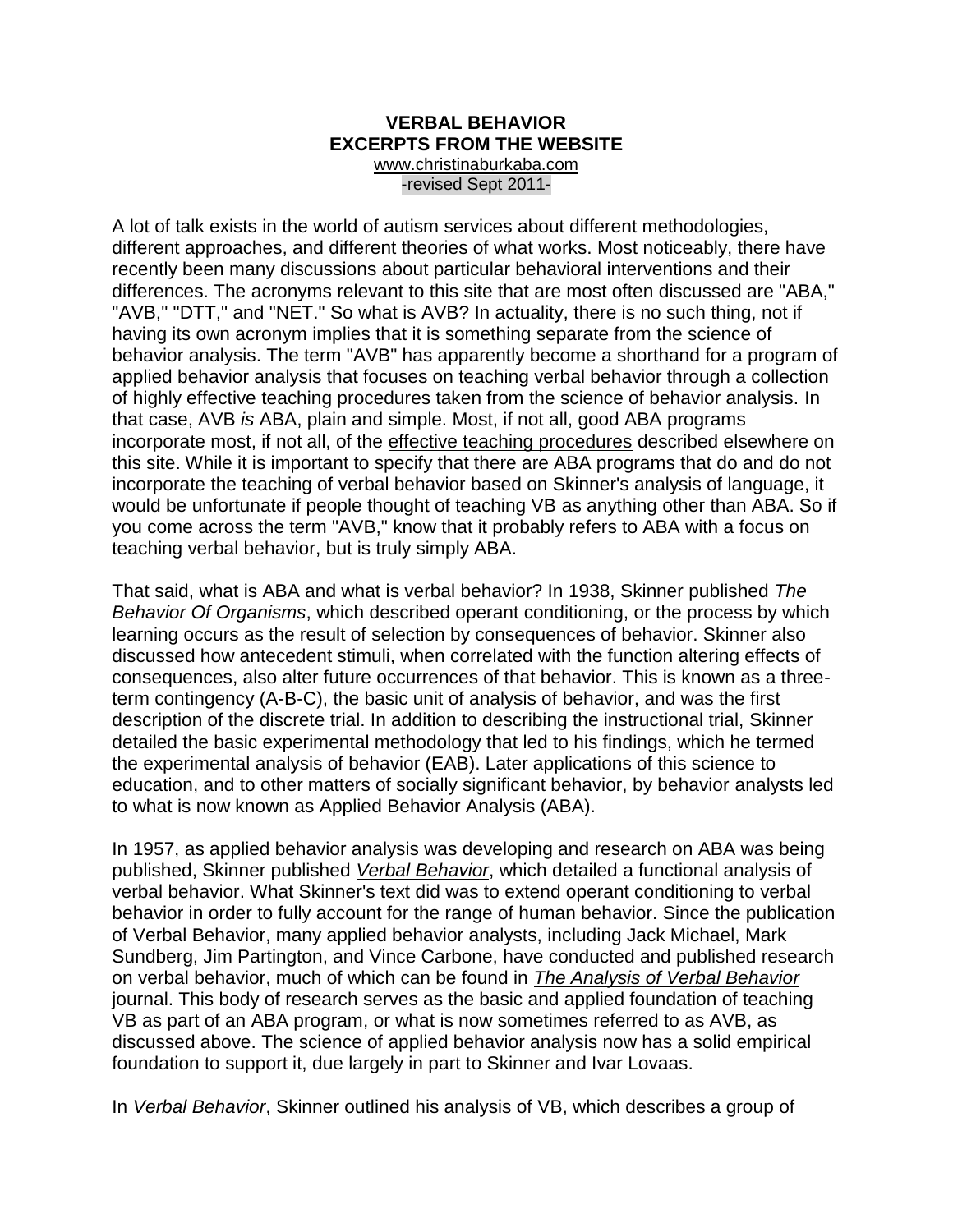verbal operants, or functional units of language. Skinner explained that language could be analyzed into a set of functional units, with each type of operant serving a different function. He coined terms that didn't exist (to separate these operants from anything described by traditional linguistics) for these operants. AVB is ABA with a focus on Skinner's analysis of verbal behavior; it is the application of the science of behavior analysis to teaching verbal behavior. While there is some debate among behavior analysts as to the merits of the "AVB" acronym, most of the concern revolves around the potential for an artificial distinction between ABA in general and VB in particular. To me, as long as it's understood that they are the same science, it's reasonable, though unnecessary, to discuss the application of Skinner's functional analysis of VB as "AVB," much the way we discuss the application of Skinner's science of behavior analysis as ABA. Whatever it's called, this application can look quite different from that of language instruction through discrete trial teaching (DTT); some of those differences are discussed in the [next section.](http://www.christinaburkaba.com/Approaches.htm) The primary verbal operants, which are most often initially discussed in relation to teaching children with autism, are echoics, mands, tacts, and intraverbals. Here I will briefly explain the functions of these operants and how they may be taught. I also want to touch on the *establishing operation* and how it relates to teaching language.

## **IMITATION REPERTOIRE**

In order to learn any skill, a child must have an imitation repertoire. Without imitation it is nearly impossible to teach anything. This is especially true for teaching language. To learn to sign, for example, a child needs to develop a good motor imitation (mimetic) repertoire; to learn to speak, the child needs a strong vocal imitation (echoic) repertoire. The echoic is the verbal operant that relates to vocal imitation. An echoic is verbal behavior whose form is controlled by someone else's verbal behavior with point-to-point (1:1) correspondence. What this means is that the child echoes exactly the speech of the teacher. For example, the teacher says, "Cookie" and the child says, "Cookie." In order for speech to be reinforced, it must occur. The echoic provides us with a mechanism for evoking speech such that we may reinforce it. If, for example, we wish to teach the child to say, "Mommy," but there is no echoic repertoire, we would have to wait until the child said, "Mommy" on his own and then reinforce it strongly. If instead we teach the child to develop a strong echoic repertoire, we can repeatedly say, "Mommy," the child can echo, "Mommy," and we can reinforce it many times, thus increasing the probability of the behavior (the word *Mommy*) in the future. Thus, you can see how a strong echoic repertoire is critical in teaching new language, since the child's ability to imitate vocally allows the teacher to create many opportunities for the child to use and be reinforced for speech. Echoics are key in teaching the other verbal operants as well.

### **MANDS**

The mand is verbal behavior whose form is controlled by states of deprivation and aversion; it is often said to "specify its own reinforcer." What this means loosely is that the function of a mand is to request or to obtain what is wanted. So if a child says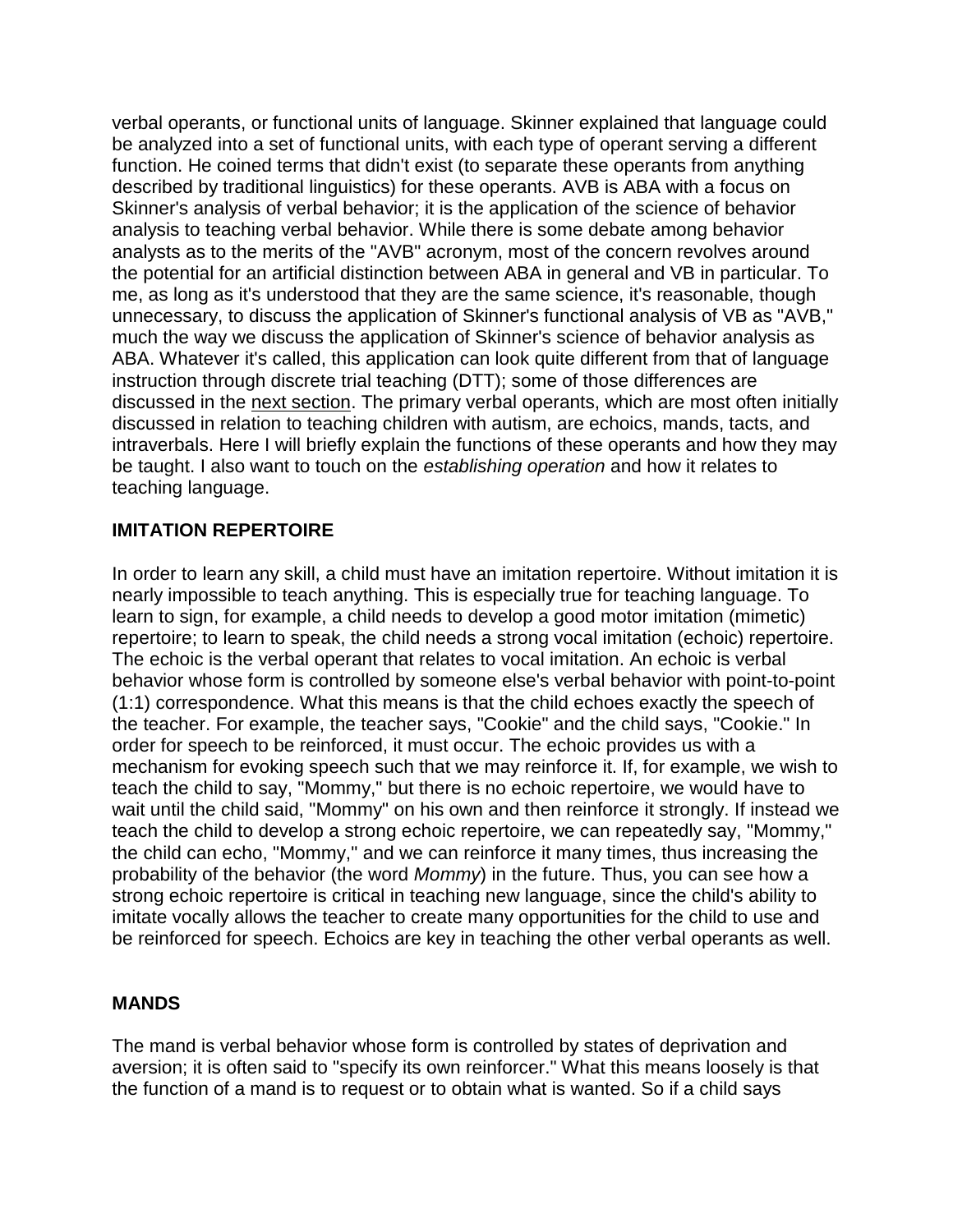"Cookie," and it is functioning as a mand, that means the child is requesting the cookie. Think of *mand* as short for "demand" or "command." The way to reinforce a mand is to deliver the item manded for. So if a child says "Cookie," you'd give him a cookie. This positive consequence (reinforcement) of the mand will make it more likely that the behavior will occur in the future, i.e., that the next time the child wants a cookie, he will say cookie. So you can equate a mand with a request. We mand for a great many things every day without really thinking of them as mands: Desired items ("I want pizza for dinner"); information ("What time is it?"); assistance ("Can you help me"); missing items (given a bowl filled with cereal and milk, the child says "I need a spoon"); actions ("Play with me"); attention ("Mommy, look what I did"); negative reinforcement (removing something undesired/aversive) ("Turn off that loud music!"), etc., etc., etc. Manding is typically a first step in teaching language because it's based in the child's motivation. Manding typically increases language in general because, through the positive reinforcement delivered as a consequence for the mand, the child comes to associate the sound of his/her own voice with positive consequences.

Tied inextricably to the mand is the motivative/establishing operation (MO/EO). Technically, the MO/EO (as per Jack Michael, 1982) is a set of environmental events that temporarily alter the value of other stimuli/events as reinforcers and therefore evoke all behaviors that have produced these events in the past. The MO/EO relates to conditions of deprivation and aversion. When the child is deprived of something, the MO/EO for the item is high because the "not having" makes the item more attractive. However, once the child has access to the item, he becomes satiated and the MO/EO is low. For example, if a child who loves cookies has not had any for weeks, the MO/EO (desire) for cookies is probably very high. If you take a platter of cookies and offer one to the child, you could likely teach the mand for cookie fairly easily. You would hold up a cookie and say, "Cookie." If the child has a strong echoic repertoire, he will probably echo, "Cookie," which you then reinforce by giving the child the cookie. Once this has transpired several times, the child will begin to mand "Cookie" in the presence of the cookie when the MO/EO for it is strong because saying, "Cookie" has historically led to access to cookies. However, after the child has eaten the platter of cookies, the MO/EO is gone and the mand will probably not occur. Thus, as you can see, MOs/EOs are dynamic, not static, and are temporary. When teaching mands, you want to teach in a condition of deprivation, when the MO/EO for the stimulus is high. In mand training, there is an MO/EO for the target stimulus, which is also the reinforcer that will be delivered. The MO/EO is probably the single most important motivative variable in teaching children language, although it is typically not discussed outside the circles of verbal behavior.

# **TACTS**

Once the child has an echoic repertoire and has acquired a number of consistent mands, you can begin to teach the tact. The tact is verbal behavior that is under the control of the nonverbal environment and includes nouns, actions, adjectives, pronouns, relations, and others. This one you can think of as a label of something in the environment or vocabulary. The word *tact*, another of Skinner's intentionally "nonsense"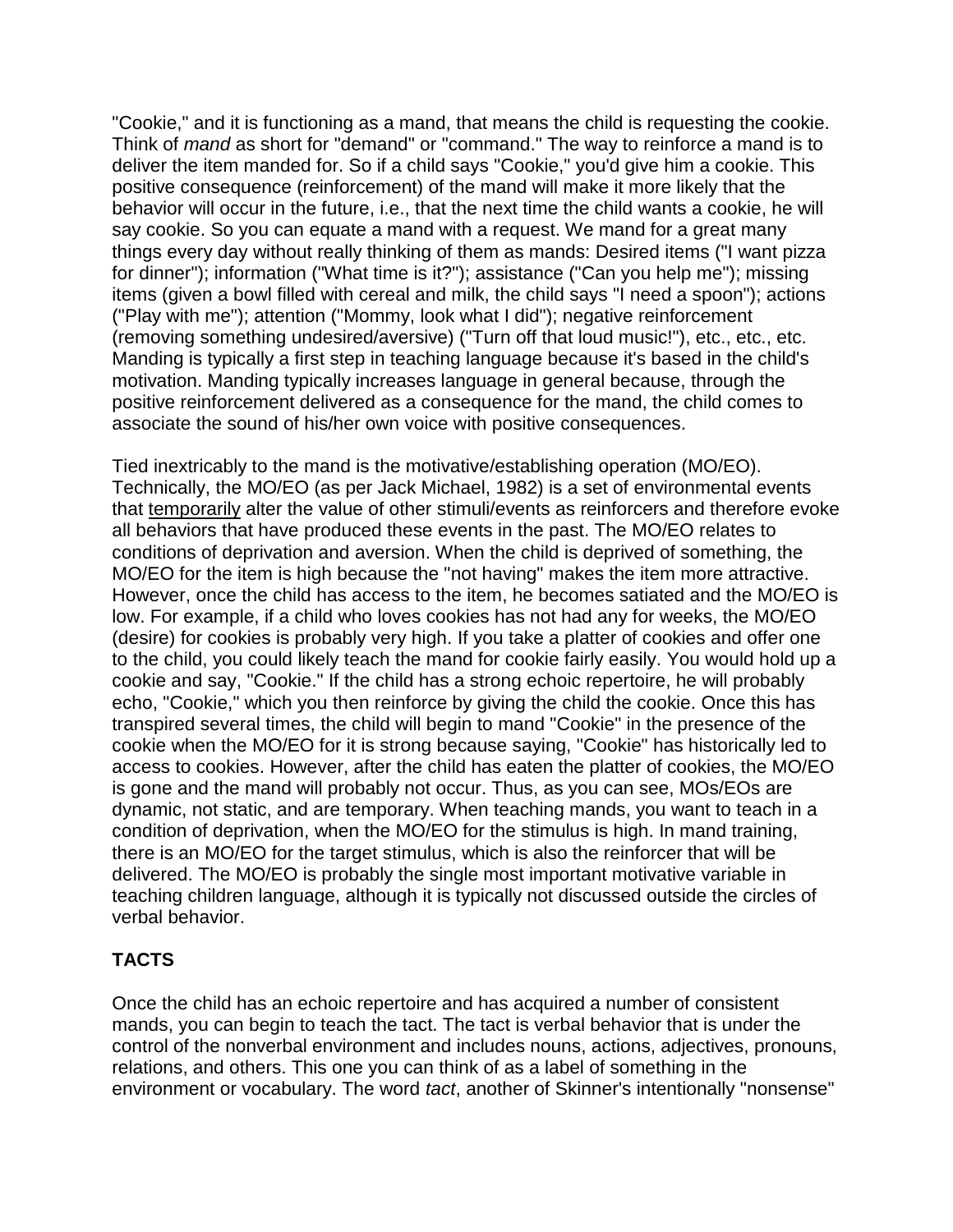words, comes from the notion of the child's making "conTACT" with the nonverbal environment. Tacting is functionally very different from manding. If a child sees a cookie and says "Cookie," but maybe has just had dinner or a bunch of cookies and is satiated (there is no or a weak MO/EO), his saying, "Cookie" is not functioning as a mand, but as a tact. He could just as easily say "Hey, there's a cookie." We also do this all the time, in so many ways it's hard to enumerate, but think of it essentially as labeling. The way to reinforce a tact is NOT by delivery of the item named, because a tact does NOT specify its own reinforcer, as a mand does. You reinforce tacts with generalized reinforcers, essentially anything other than the item named. Naturally, praise or confirmation are typical means of reinforcement (i.e., to the child labeling "Airplane!" the mother says "You're right, it IS an airplane" and maybe ruffles the kid's hair). You can also reinforce with a primary/tangible reinforcer: "You're right, it's an airplane. Here's a cookie." Tacting is, in a way, most of vocabulary and makes up a huge portion of everyday language. It is usually the focus of many DTT programs, although echoics and mands are arguably far more important, especially when first teaching language. When teaching tacts, you want to teach in a condition of satiation, when the MO/EO for the stimulus is low. This is the exact opposite of mand teaching. To teach a tact, you would choose a stimulus for which there is no or a weak MO/EO and give the echoic, "Cookie" (after he's had his fill). When the child echoes, "Cookie," you could say, "Right, it's a cookie!" and reinforce with chips, or something else for which there's an MO/EO. In tact training, there is no MO/EO for the target stimulus, but there still must be a strong MO/EO for the reinforcer that will be delivered. Thus, the MO/EO is still critical in tact training, although it relates to the reinforcer that is now different from the target stimulus.

### **INTRAVERBAL**

Requests and vocabulary are obviously very important in language acquisition. Equally important is another operant, the intraverbal. The intraverbal is verbal behavior that is under the control of other verbal behavior and is strengthened by social reinforcement. Intraverbals are typically thought of in terms of conversational language because they are responses to the language of another person, usually answers to "wh-" questions. There are two classes of intraverbals, fill-ins and wh- questions. So if you say to the child "I'm baking..." and the child finishes the sentence with "Cookies," that's an intraverbal fill-in. Also, if you say, "What's something you bake?" (with no cookie present) and the child says, "Cookies," that's an intraverbal (wh- question). Intraverbals allow children to discuss stimuli that aren't present, which describes most conversation. With an intraverbal, what the child says in response to the adult's/peer's language does not match what the adult or peer originally said. Intraverbals can be reinforced in a number of ways, with praise, generalized reinforcers, or, naturally, with a continuation of the conversational exchange, i.e., "Wow, cookies! They smell great!" (to which the intraverbal response could be "Thanks" or "You can have some when they're done."). To teach an intraverbal, you would ask a question and prompt the response with an echoic, reinforcing based on the MO/EO when the child echoed the correct response. Obviously, it's unnecessary to explain why teaching conversation is important.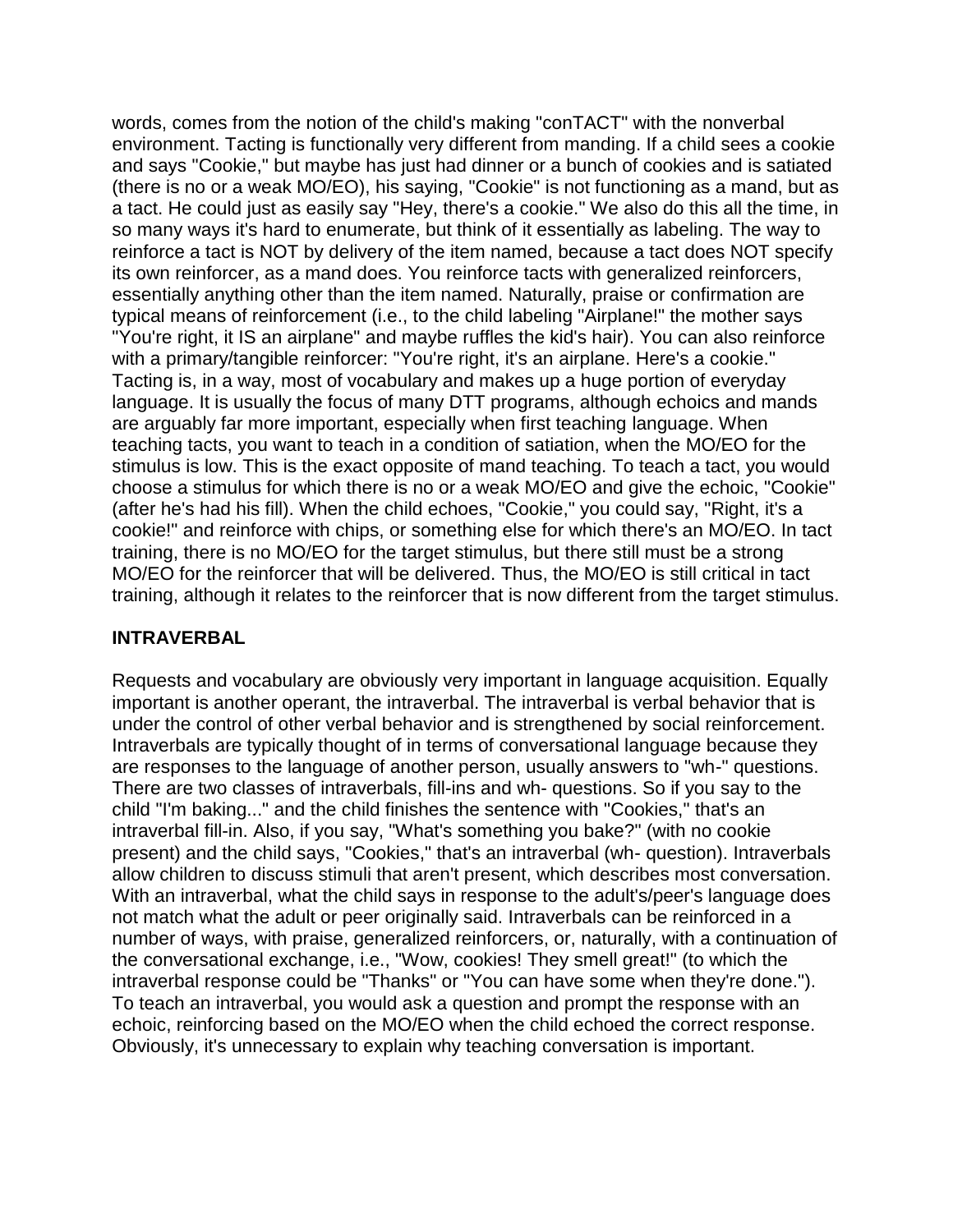Hopefully, it is clear how all of these verbal operants, along with the MO/EO, come together in language teaching. Once the child has a strong echoic repertoire (or mimetic/motor imitation repertoire for sign) you can teach across all the functions of language by prompting echoically and reinforcing differently. We target these operants and teaches them through errorless learning (prompting and immediately fading prompts/transfer trials), mixing and varying targets, interspersing easy and hard tasks, and teaching to fluency. This combination of curriculum and teaching procedures has led to great success for many children with autism. It is important to point out that teaching VB can be effective for any student whose language is delayed or disordered, whether they will speak, sign, or use PECS (or other forms of augmentative communication), and whether they are early, intermediate, or advanced learners. The examples above are mostly for early learners, but all learners who need language instruction can benefit from ABA with a focus on teaching VB.

### **EFFECTIVE TEACHING PROCEDURES**

There are so many variables to control for when teaching children with autism. Rather than blaming the child when s/he isn't learning, we must always analyze the teaching. There are many data to indicate that certain teaching procedures are most effective in teaching language and other skills to children with autism. I'd like to discuss these procedures in some detail here and to explain why they are more effective than other popular procedures. You can find further discussion of some of these procedures on this site under [How to Improve Your Existing Program.](http://www.christinaburkaba.com/Troubleshooting.htm) Please keep in mind that none of these teaching procedures are specific to teaching VB, although they marry very well with doing so.

**Errorless Learning:** There is an entire section of this website devoted to the use of [errorless learning,](http://www.christinaburkaba.com/ELvsNNP.htm) especially as it relates to no-no-prompting. In addition to that explanation, I would like to say that errorless learning is one of the foundational teaching procedures of ABA/VB. Please see the discussion on this site for more detail.

**Mixing/Varying Targets and Tasks:** Mass trialing (presenting 10, 20, or some other number of consecutive trials on the same target) is not often used in ABA/VB. The preferred procedure is to mix and vary different targets and tasks. This means that we will switch among mands, tacts, intraverbals, receptive ID, RFFC (receptive by feature, function, class), TFFC (tact by FFC), motor imitation, echoics, etc. This makes "autipilot" (my affectionate term for the tendency of kids with autism to respond rotely once they've "figured out" what you want them to do) impossible, since the child cannot simply respond identically 10, 20, or however many times in a row without actually attending, discriminating, and learning.

**Transfer Trials:** One of the most common complaints about errorless learning (EL) is that it "makes children prompt dependent." This can be true if the teacher doesn't properly fade the prompts. Transfer trials, in which prompts are immediately faded to allow for independent responses, are critical to success with EL. Rather than following a set prompt level to criterion, it is preferable to use most-to-least prompting and adjust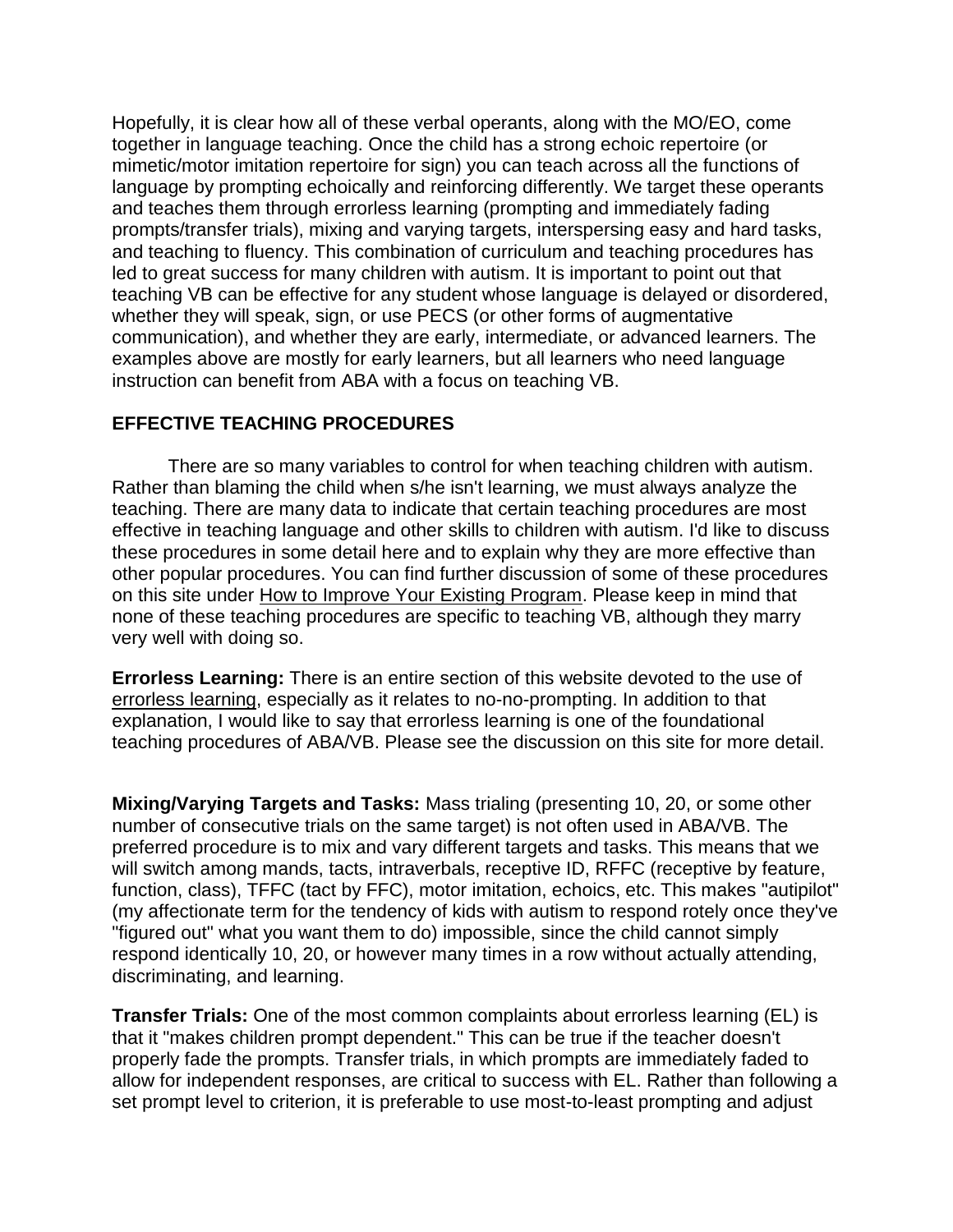your prompting moment-to-moment according to the child's responses. A good rule of thumb to follow is that for every prompted trial you run, immediately run an unprompted, or transfer, trial. This procedure looks like this:

Teacher: "What is it? Cookie. (echoic prompt)" Child: "Cookie." Teacher: "Right. What is it? (no echoic prompt)" Child: "Cookie." (Teacher immediately reinforces.)

You can see that the initial prompted trial was not reinforced, while the unprompted/transfer trial was. This differentially reinforces independent responding, which increases the probability that the child will respond before or without the prompt. This also prevents prompt dependency by making the prompt (which delays reinforcement) slightly aversive.

**Fluency Teaching:** Children need to be able to respond not only accurately, but quickly as well. Very few behaviors are truly functional when they occur with a long delay after the antecedent. Imagine asking someone you're meeting for the first time for their name and having them reply 10 seconds later. To be truly "mastered" and functional, behaviors need to have both accuracy and speed. This is teaching to fluency and is crucial for skills to be successfully acquired, retained, and generalized. To achieve fluency in teaching, the teacher needs to control for two variables: Latency and intertrial intervals. Latency is the time between the end of the antecedent and the beginning of the child's response. There should rarely, if ever, be a latency of longer than 2 or 3 seconds. The way to control for latency is with errorless learning. If the child does not begin to respond within those 2-3 seconds, the teacher should prompt, reinforce, and run the transfer trial. By prompting when necessary, you can keep latencies short and reinforce faster, independent responses. In addition to short latencies, you also want short intertrial intervals (ITIs). ITIs are the time between the end of the consequence for one trial and the beginning of the next antecedent. This can also be referred to as rate of teaching, since this variable is purely related to the teacher. Again, ITIs of no more than 2-3 seconds are preferable. Short ITIs allow for more teaching to be done in less time and keeps motivation to work high and motivation to escape or stim low.

**Interspersal of Easy and Difficult Targets:** Since the child always has three options for contacting reinforcement (escape, stim, or working with you) it is important to keep the value of working higher than the other two options. Another way to do this (besides EL and teaching to fluency) is to run about 80% easy targets and 20% difficult. This ratio may change slightly depending on the child, but the general idea is the same. By presenting many easy tasks and fewer hard ones (which are, in turn, made easier through EL) the child is reinforced more often, which results in both increased learning and elimination of the need to escape or stim.

There is much more to all of these teaching procedures, but this brief explanation will hopefully hint at some of the most effective ways to teach children with autism.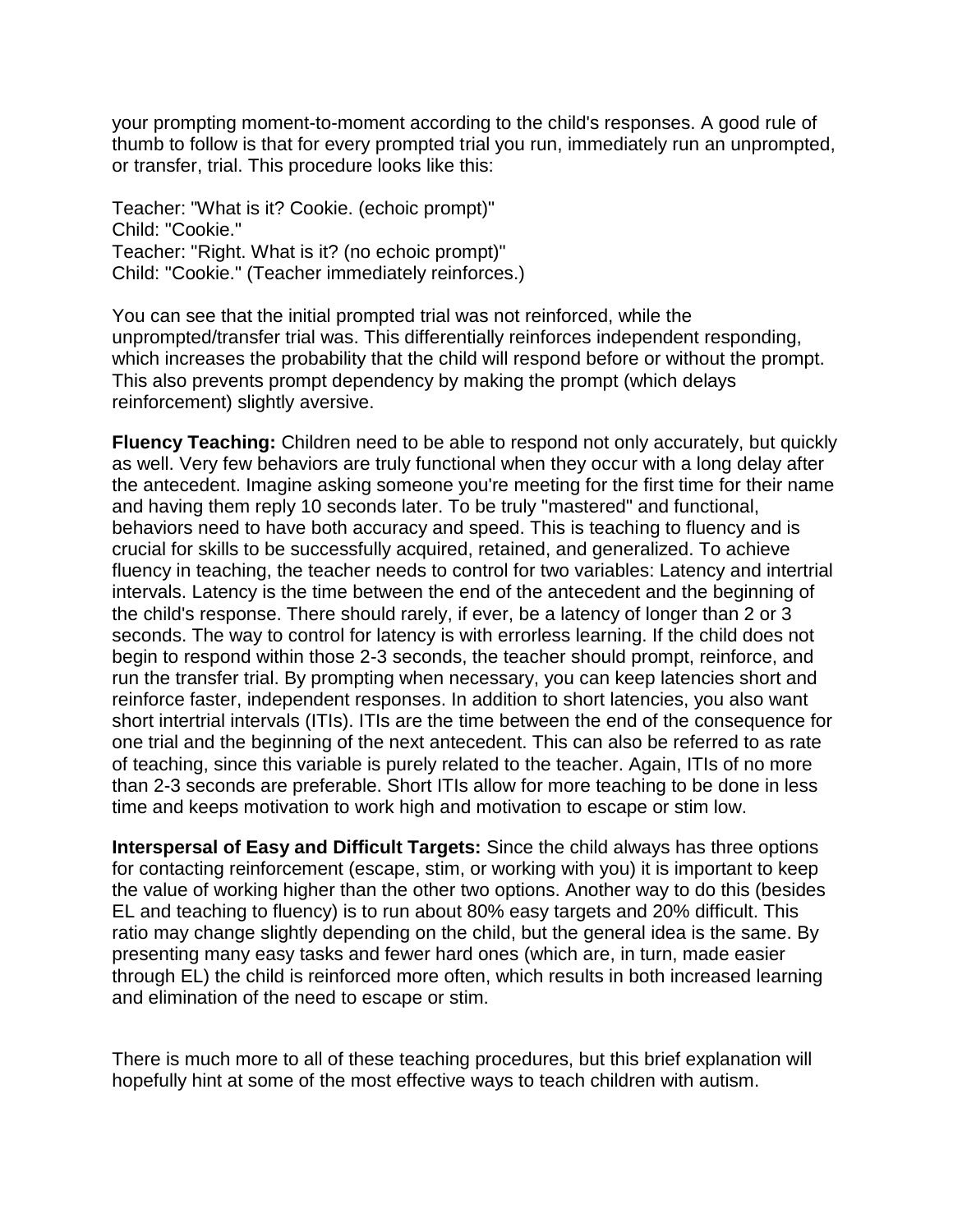## **ERRORLESS LEARNING**

There is much discussion of what prompting strategies are most effective for children with autism. The two most-discussed prompting procedures are errorless learning and no-no-prompting. This is my take on errorless learning (EL), which will make the most sense if it's discussed in the context of no-no-prompting (NNP).

Prompting procedures differ across programs; while some DTT programs use NNP, others use EL; many use EL for acquisition skills and NNP for mastered skills; others use some combination of the two. I don't know of any ABA/VB programs that use NNP, though they may be out there; rarely is anything but EL used in such programs, if ever. However, DTT and NNP are not synonymous, which many folks falsely believe. I'll add that some folks adapt the NNP or errorless procedures slightly, so this may not be what some versions look like, but this is the gist of both. Determination as to the efficacy of any prompting procedure must be done on a case-by-case basis. And, again, this is my opinion, for folks to take or leave, although I've included some citations that support these statements (and from which much of this discussion stems). If anyone using NNP would like to email me with a contrasting opinion (preferably laid out similarly to this one) I'd be happy to discuss posting it here as another viewpoint.

NNP is intended, and used by those who do it correctly, to work on skills that are considered mastered, or (as some have said) for skills that have been in acquisition for a while, i.e., in random rotation. Unfortunately, this is not always done correctly; some begin teaching acquisition skills with NNP, which is not supported by anyone as an effective way to teach. This also begs the question of what is considered mastery, which is discussed elsewhere on this site. I'm not convinced that NNP is effective at any stage in teaching, for the reasons described below, but some others feel differently.

That said, with NNP, the teacher delivers an antecedent (i.e., "Point to the dog") and waits for the child to respond. Assuming the child in this example responds incorrectly, the teacher's consequence is to say "No," often also turning her head to the side. The antecedent is then delivered again and, assuming the child again responds incorrectly, the teacher again consequates with "No." The antecedent is then delivered again and the child is prompted to give the correct response, which is then praised. It's important to point out that most folks doing NNP use what's termed an "informational no," or "no equivalents" (such as "nope," "try again," etc.) meaning that it's not harsh, just neutral.

With EL, in contrast, the teacher delivers an antecedent and either prompts immediately (zero-second time delay) or waits a beat to see what the child will do. If the child begins to move to an incorrect response, or doesn't respond, the teacher immediately prompts the correct response and praises. The same antecedent is then presented again, this time as a transfer trial (meaning it's an attempt to have the child respond correctly without the prompt or with less of a prompt). If the child is correct independently, the teacher reinforces more strongly (differentially reinforcing the independent response)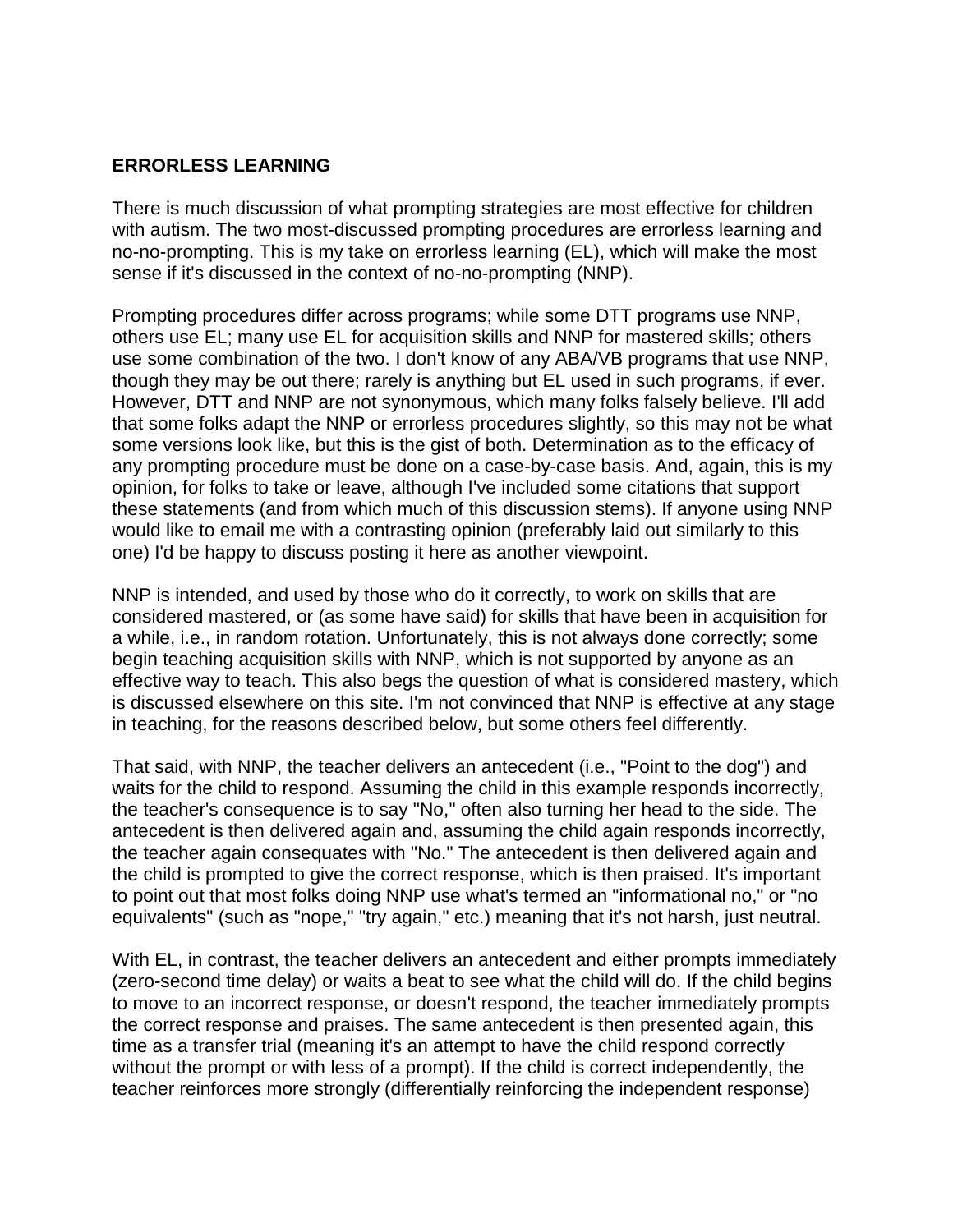and moves on. If the child again begins to respond incorrectly, the teacher prompts again, then usually moves on for a few trials to other targets. However, she soon returns to the missed target to try for an independent response, again prompting and trying for a transfer trial as necessary.

NNP is a system that uses least to most prompting, which (as the name implies) involves starting with less prompting and gradually increasing that prompt in response to errors. EL is a system of most to least prompting, which initially involves prompting with a 0 second time delay (meaning immediately) and gradually fading the prompts to foster independence. There are many errorless learning strategies, i.e., progressive time delay, intrastimulus prompting, etc., but the goal (to minimize or eliminate errors) is the same regardless of technique. While NNP may seem like it fosters independence, and may in some cases do so, in my opinion it can also teach a chain of errors, thin the reinforcement schedule such that learning can become aversive, slow the rate of teaching, make kids prompt dependent, and misuse the child's learning time. EL done correctly can and likely will prevent these teaching problems. Let me discuss why:

**NNP May Teach a Chain of Errors:** You get what you reinforce. That means that if you allow two (or any number of) errors and then prompt and reinforce a correct response, you may have chained those 3 behaviors together (wrong, wrong, right). For example, I had a student whose teacher had been using NNP with him. He'd been taught to answer the question, "What's your name?" this way. The teacher explained to me that he typically would answer with "Buh," which she'd consequate with "No"; this would happen a second time, after which she'd prompt, "Billy." This explained to me why when I'd asked him his name, he'd replied, "Buh-Buh-Billy." I thought he had a slight stutter, but it was just the way he'd been taught. EL aims to keep the rate of errors to a zero- or near-zero level, prompting (hopefully) before they happen so that the child doesn't spend his time practicing errors. Why is it useful to have a child be wrong twice before he's taught to be right? Were any of us taught that way in school? If we were, did we learn anything from it? The purpose of teaching is to show kids how to be correct so that they learn, not to prove that they don't know something by letting them be wrong. That may not be the aim of NNP, but it's sometimes the result of it. The logic of NNP really escapes me and I'm still waiting for someone to provide a great explanation of why it's done.

**NNP May Thin the Reinforcement Schedule, Making Learning Aversive:** We all want kids to find learning itself reinforcing. I achieve this through an ABA/VB/NET errorless learning approach by pairing myself with reinforcement, keeping demands low and reinforcement high, and having a roughly 80% easy to 20% difficult ratio of targets (and I make the difficult tasks easy through EL). Kids (like all of us) are reinforcementseeking missiles; they will go wherever there is the highest level and best quality of reinforcement. At any given moment, as Vince Carbone describes so well, there are three ways that a child can get reinforcement: 1) Escape (socially-mediated negative reinforcement), which involves almost any behavior that results in not working, such as aggressive behavior, disruptive behavior, literal escape, etc.; 2) Stimming (automatic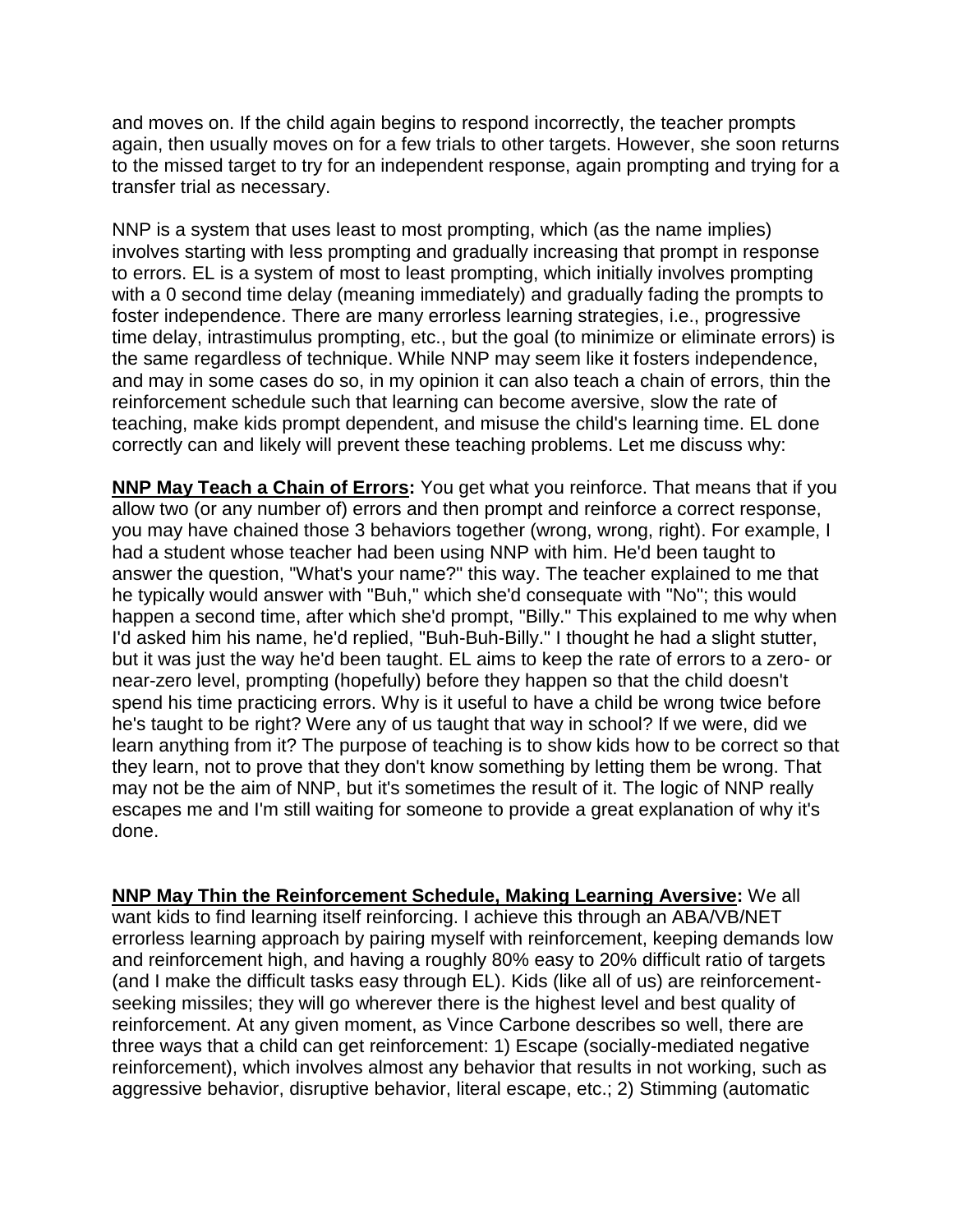reinforcement), which involves getting reinforcement from their own body; or 3) Learning (socially-mediated positive reinforcement), which is, obviously, working with you. Given this, what the teacher has to know is that she must constantly be at least as reinforcing as, and preferably more reinforcing than, escape or stim for the child. (This is called the matching law.)

Okay, so given all of that, let's compare quality and rate of reinforcement in NNP vs. EL. Let's say the child is presented with 300 trials during a session. If the teacher is doing NNP, each antecedent might be presented 3 times before the child is reinforced. If the child is making a lot of errors, this might result in the child's being reinforced for only 30% of the session. This could mean that the child is only reinforced 100 times in those 300 trials. Look at it the other way: That child spends 70% of the session being wrong. That low rate of reinforcement usually results in the child's seeking reinforcement from escape and/or stimming, where there's a higher rate of reinforcement.

With EL, the child is always right, whether as the result of prompted or independent responses, so the child is reinforced potentially 100% of the session, or 300 times in 300 trials. With that high rate of reinforcement, there's no need for the child to go to escape or stimming for reinforcement; it's right there in the learning.

Also, even difficult tasks are made easy through EL. No task in itself is inherently difficult, if you think about it; tasks seem easy or hard based on our skill set. For example, my husband is very good at math. He had good teachers who helped him and reinforced him such that he learned how to do math easily and well. He doesn't view math as a difficult thing. I, on the other hand, am not good at math (so forgive any errors in this post!) because I had terrible math teachers who told me to "figure things out myself," so I didn't get any reinforcement for math and never learned how to do math well. I, consequently, view math as a difficult thing. It's all in your perspective. What seems difficult can be made easy through good teaching, which involves effective prompting. Kids who are taught with errorless learning don't know the difference between easy and difficult tasks because the easy ones are those that they can do independently, for which they receive reinforcement, and the difficult ones are those for which they require prompting, for which they also receive reinforcement. In that scenario, what's difficult?

With NNP, by contrast, the difference is usually very clear. When the child is wrong, they hear, "No" (or something like it), get no reinforcement, and have to try again at the risk of being wrong again. This is very clear and delineates easy and difficult tasks sharply. Easy tasks are those that result in reinforcement and difficult tasks are those that result in "No" and no reinforcement. Given the percentages I mentioned above, that can mean 70% difficult and 30% easy, which is far from the 80% easy and 20% difficult of EL.

**NNP May Slow the Rate of Teaching:** There are reams of data that show that a high rate of teaching results in better learning for the student, so we aim to keep that rate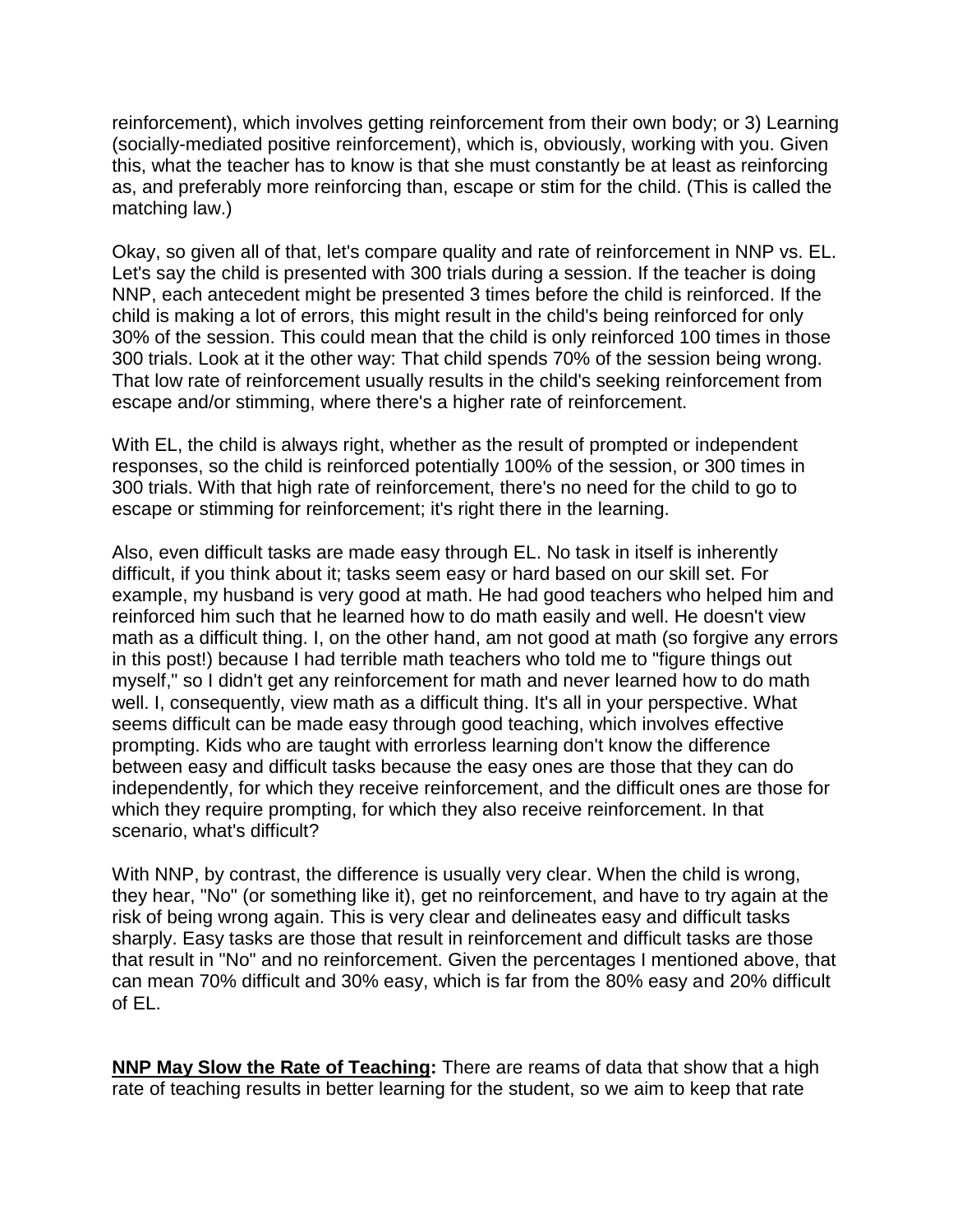high. Rate of teaching is mostly determined by two things: 1) Latency, which is the amount of time between the end of the antecedent and the start of the child's response. So if I say, "Point to the dog," and 2 seconds later the child raises his hand to point, that's a latency of 2 seconds; and 2) Intertrial intervals (ITI), which is the amount of time between the end of one consequence and the beginning of the next antecedent. So if the child correctly IDs the dog, I say, "Great!" and then 2 seconds later I say, "What's this?", that's an ITI of 2 seconds. Both latency and ITIs need to be short to get the most teaching done in the least amount of time.

With NNP, the rate of teaching can be pretty low, due to the no, no, prompt structure. Since the teacher may have to wait for the child to respond (as we've seen, often incorrectly) twice before prompting, this can slow things down. Much of this depends on how long a latency is permitted before the teacher consequates.

With EL, usually there's no more than 2 seconds latency permitted before a prompt is given, and teachers aim to have no longer than 2 second ITIs, so in an hour-long session, that means that hundreds of targets would be presented. This is another consideration when choosing a prompting procedure.

**NNP May Make Kids Prompt Dependent:** The argument typically made against errorless learning is that it makes kids prompt dependent. If EL is done correctly, this is not at all true. After every prompted trial, the teacher should go back and try for the transfer trial, in which there's no prompt, in order to get an independent response. These independent responses are reinforced much more strongly than the prompted ones, which typically results in learning, since the child wants the better quality reinforcement that comes with independent responding. EL will only make kids prompt dependent if these transfer trials aren't part of the teaching.

NNP, however, can and sometimes does make kids prompt dependent. The reason for this is that unless the child is correct the first time, he will often be wrong until he's prompted. Kids quickly learn that they can be wrong twice and then be prompted, so there's no need for them to respond independently. This can be combatted with differential reinforcement, but it often isn't. Think about it: If you were essentially told "No" almost every time you responded to something, you'd stop responding pretty quickly. I know that most NNP proponents say that the child learns from his errors, but all he may learn is that he was wrong, not how to be right. This also prevents the student from practicing being correct and from being reinforced for being correct, which is what leads to learning (behavior contacting reinforcement). Punishing incorrect behavior does not necessarily evoke correct responding that can then be reinforced.

**NNP May Misuse the Child's Learning Time:** I think the above illustrates this point pretty well, but it's worth saying outright. Good teaching can eliminate almost all errors so that the child spends the maximum amount of time learning. NNP may do the opposite, which seems to me to demonstrate that it's not necessarily effective teaching.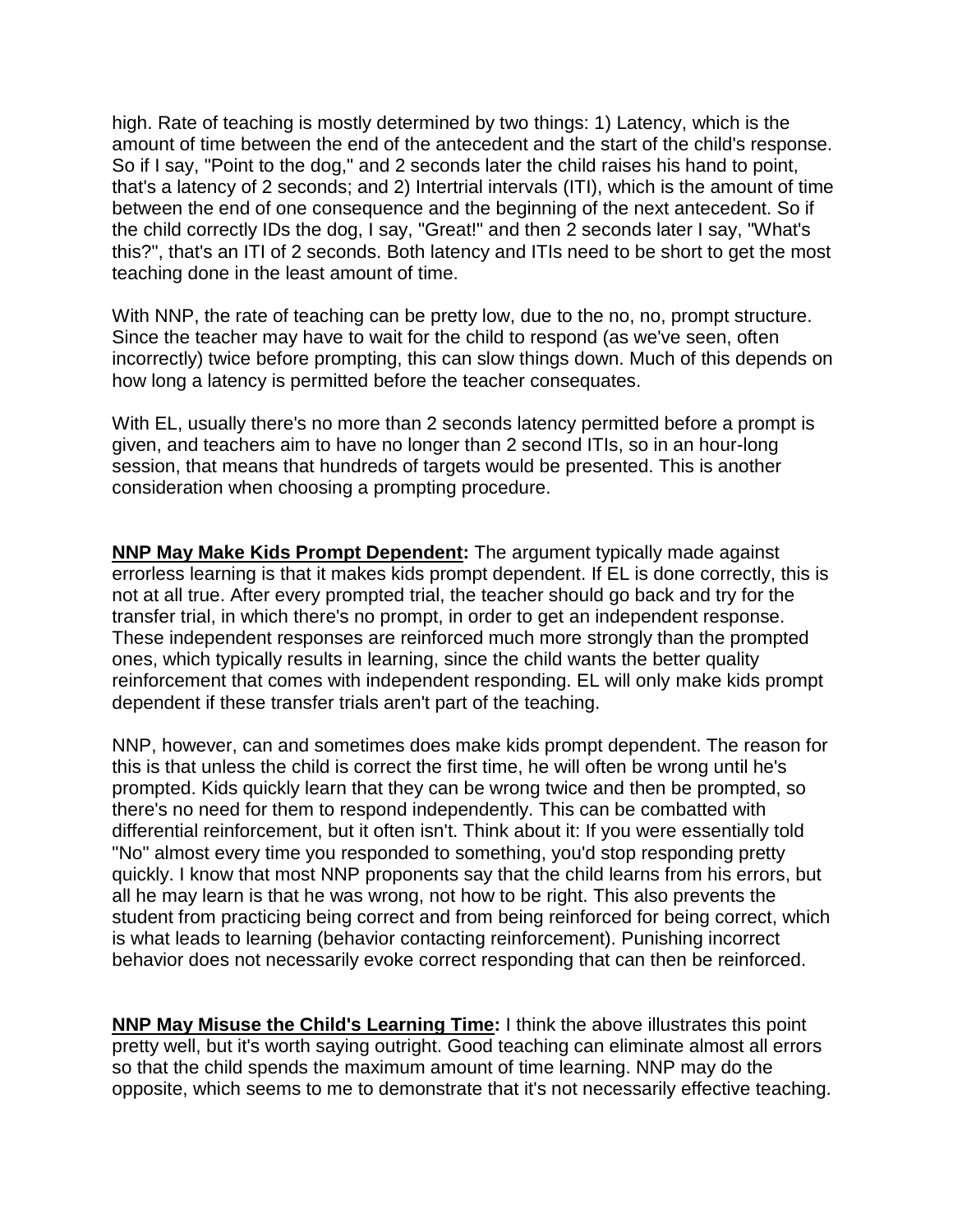When a child is wrong, it's rarely helpful, no matter what people say. Being right, and more importantly, being reinforced for being right, is how you learn. Instead of practicing errors, as kids may do with NNP, they are practicing successes with EL. There's no downside to that.

My last point is that there are few, if any, data to support the use of no-no-prompting; it's sort of an anomaly. If you want to read up on errorless learning in the journals, so that you're not restricted to my information, here are a few great studies explaining these issues:

Heckaman, K., Alber, S., Hooper, S., and Heward, W. (1998) A comparison of least to most and progressive time delay on the disruptive behavior of students with autism. Journal of Behavioral Education, 8, 171-202.

Touchette, P.E. & Howard, J. (1984) Errorless learning: Reinforcement contingencies and stimulus control transfer in delayed prompting. JABA, 17, 175-181.

Also see: Terrace, 1963; Sidman and Stoddard, 1966; Sailor, Guess, Rutherford, and Baer (1968); Reese, Howard, and Rosenberger, 1977; Etzel and LeBlanc, 1979; Altman, Hobbs, Roberts and Haavik, 1980; Carr, Newsom and Binkoff, 1980; Weeks and Gaylord-Ross, 1981; Touchette and Howard, 1984; Carr and Durand, 1985; Lancioni and Smeets, 1986; Woolery, Bailey and Sugai, 1988; Durand, 1990; Horner and Day, 1991; Woolery, Ault and Doyle, 1992; Cameron, Luiselli, McGrath and Carlton, 1992; Cameron, Ainsleigh and Bird, 1992; Sprague and Horner, 1992; Smith and Iwata, 1997; Woolery, Ault and Doyle, 1992.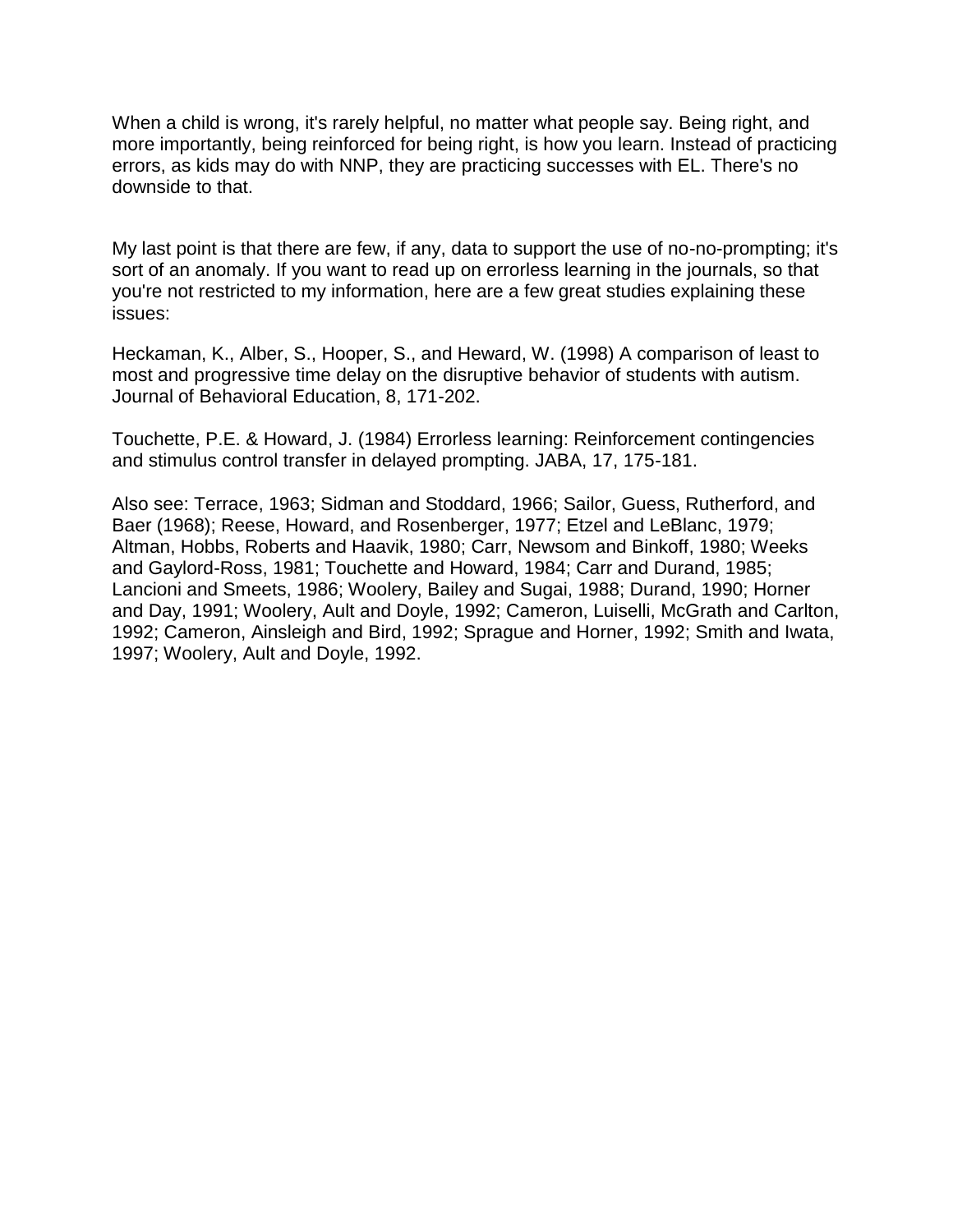#### **WHAT IS NET?**

Many people think of ABA as a child and teacher at a table, with instructional materials, a program book, and reinforcers spread out in front of them. In truth, this is more the case with structured teaching (usually DTT). However, ABA is more than DTT, more than structured teaching. Students must learn to learn in all environments, not first in one and then taught to generalize to others. Environmental contingencies (the way in which the environment is arranged, so to speak) has a lot to do with stimulus control. In order to generalize well and easily, generalization must be built into teaching from the beginning, and one way to do this is with Natural Environment Teaching (NET).

NET is not complicated, although those coming from a purely structured teaching model may have difficulty adjusting at first. Luckily, students rarely do. In a nutshell, NET is teaching the student away from the table (the structured teaching setting). Good ABA programs generally involve both NET and structured teaching, since there are certain skills that are difficult to teach first in the natural environment, such as academics. In NET, the teacher has a curriculum in mind (what to teach) and makes it portable. Following the student's MOs/EOs initially, the teacher generates ways to teach the curriculum using those MOs/EOs and the materials in the natural environment. Here, the cliche that "The world is a classroom" really applies; learning is not dependent on a table or particular set of materials.

One important variable in NET is instructional control. It is often easier to maintain instructional control at a table, but that is often accomplished through socially mediated negative reinforcement, or working to escape work. This is the student-teacher dynamic in which the student works for "breaks," or time away from the table. Generally, teachers can only get through 3 or 4 trials before needing to reinforce with a break; any more than that and they may start to "lose" the student. The reason for this is typically that the reinforcement value of learning is fairly low, and that the reinforcement value of escape from learning is much higher. These two factors are in constant flux; a balance of difficult tasks with easier tasks combined with the [teaching procedures mentioned](http://www.christinaburkaba.com/Procedures.htm)  [elsewhere on this site](http://www.christinaburkaba.com/Procedures.htm) will keep the reinforcement value of learning high. Failure to use those teaching procedures will raise the reinforcement value of escape higher than that of learning and will result in the student's attempting to escape work through tantrums, aggression, or other undesired behavior. In this situation, students will tolerate a brief period of instruction that is over just before the value of escape becomes higher than that of learning. This is no way to teach, as it breaks up the rate of instruction and prevents fluency.

A better way to establish instructional control is for teachers to first pair themselves with positive reinforcement (pairing). Pairing begins with noncontingent reinforcement, meaning that the student is first reinforced without having demands placed on him or her. Technically, the reinforcement is still contingent, as there must be an absence of undesired behavior (tantrums, aggression, SIB, etc.) for reinforcement to be delivered. Initially the only requirement for accessing reinforcement (besides the lack of undesirable behavior) is that the student take the reinforcers from the teacher. After this is happening consistently, the teacher must gradually fade in demands, slowly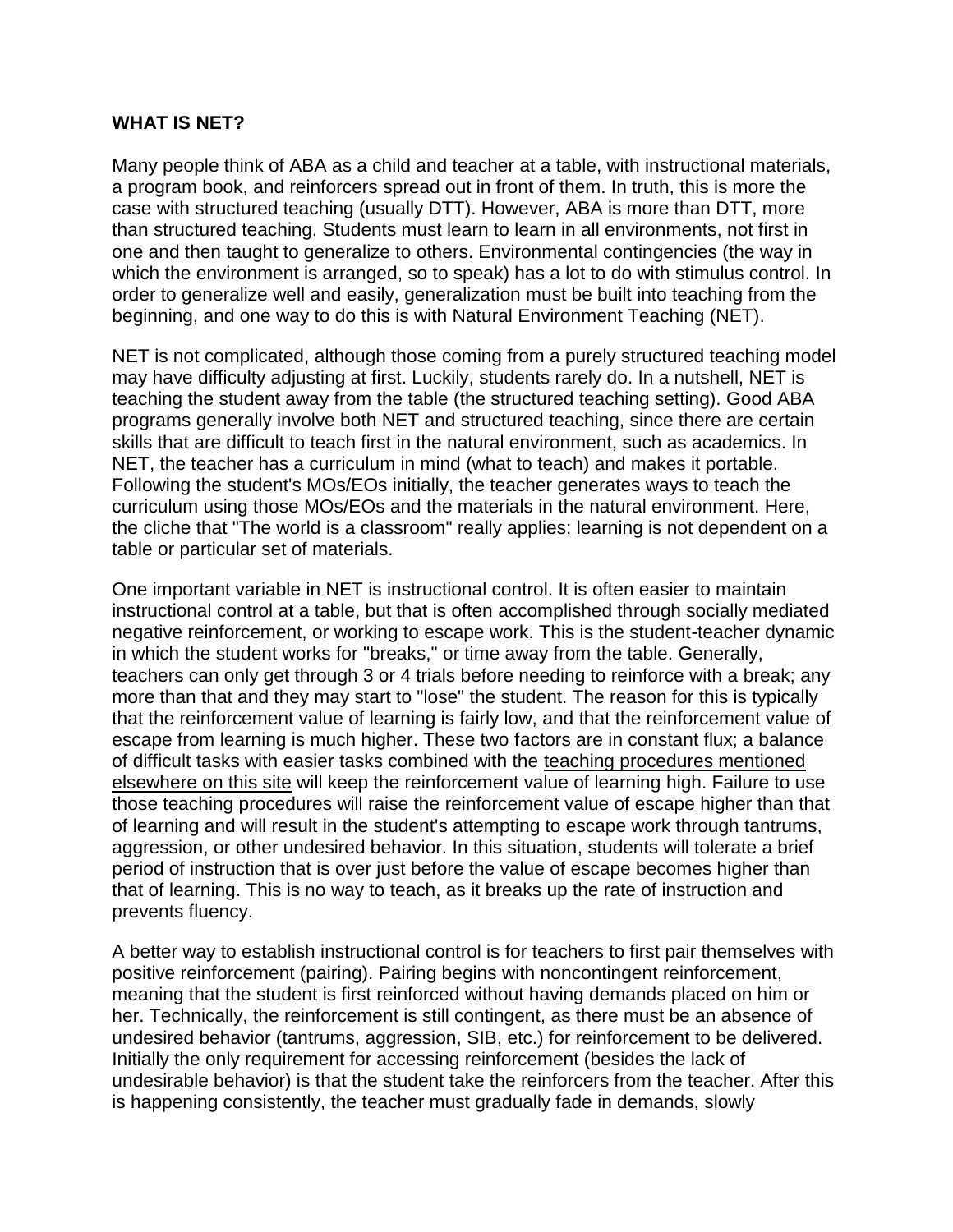increasing the response requirement before reinforcement is delivered. Eventually the teacher will be able to present more trials of varied difficulty without lowering the reinforcement value of learning and increasing the value of escape. Pairing is slightly more involved than that, but essentially involves 3 elements which must be in close association with each other: 1) The student; 2) the teacher; and 3) the student's MOs/EOs and reinforcers. The teacher must capture and contrive MOs/EOs and identify strong reinforcers, with which she can pair herself, in order to become a reinforcer herself. Once this happens, everything associated with the teacher, especially learning itself, will become reinforcing. One tip: If the student's situation doesn't change for the worse (read: if the level of reinforcement doesn't decrease) when the teacher leaves the room, the teacher isn't pairing correctly. The teacher must be the conduit directly through which the student gains access to reinforcement. It is not enough to be in the room with the reinforcement while the student is contacting it; the teacher must be an integral part of it.

To describe this in more scientific detail, when you pair yourself with positive reinforcement, what you're technically doing is conditioning yourself as a reinforcer. Some stimuli start out as reinforcers, meaning that they strengthen behavior, even though a person has never had any contact or experience with them before. These stimuli, such as sleep, food, drink, sex, etc., are called unconditioned reinforcers. There are also unconditioned punishers, such as pain, that weaken behavior even without prior contact or experience. When stimuli are unconditioned, we don't have to be taught to "like" or "dislike" them; they're tied to some biological need and are therefore classified right out of the box. While these unconditioned stimuli are very important, most of the reinforcers and punishers we traffic in aren't unconditioned; they are conditioned. This means that the stimuli, through being paired with other reinforcers or punishers, take on some of their reinforcing or punishing properties. We gather conditioned reinforcers and punishers through our experience and history with the environment. Since we all experience the world differently, the complete list of our reinforcers and punishers is sort of our experiential thumbprint, different from everyone else's. In other words, we learn through experience to "like" or "dislike" things, which means that they will either increase or decrease certain behaviors when presented as consequences for those behaviors.

Given all that, when you're attempting to pair yourself with positive reinforcement, or condition yourself as a reinforcer, you're likely going to start by associating yourself with a range of unconditioned and conditioned reinforcers. So you'll identify foods, drinks, toys, games, videos, computer games, physical/social reinforcers, etc., to associate yourself with. The more directly you are involved in providing your child with access to reinforcement, the more you will be paired up with that reinforcement. The child should always have to go through you to get what he wants; otherwise, he's just accessing reinforcement while you're in the room, which isn't enough. You have to be a key part of the reinforcement: Handing the food, drink, or toy to the child, playing the game with him, helping him bounce, pushing him on the swing, turning on the TV or computer, etc. If he doesn't have less fun when you leave the room than he does when you're there, you're not pairing, because the access to reinforcement must not really involve or be dependent on you. You have to make the reinforcement happen, not just be there while